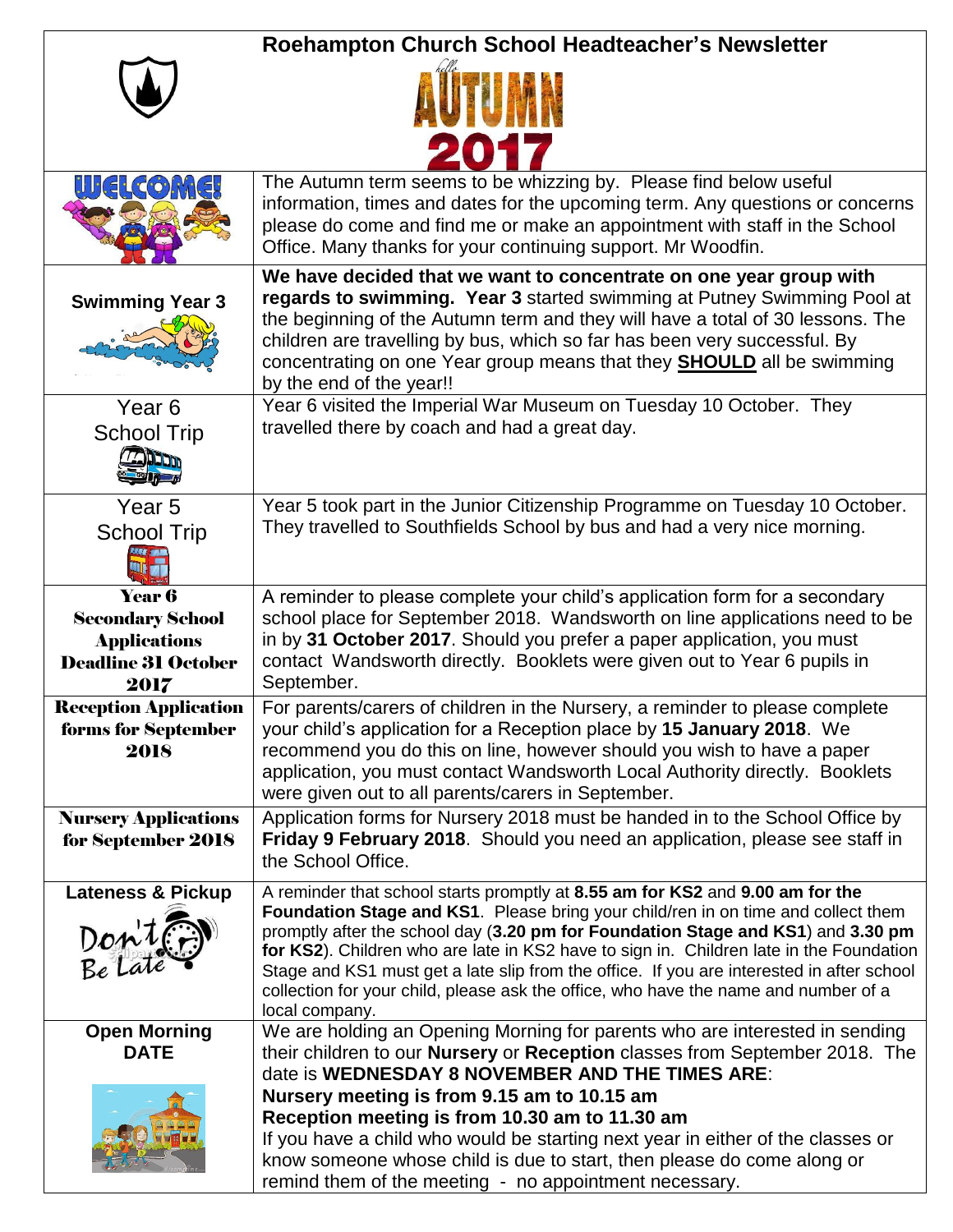| <b>Harvest Assembly</b>                        | A reminder that there will be a Harvest Festival assembly on Thursday<br>19 October in the Church at 9.15 am. You are all welcome. Job sheets and<br>donations should have been returned to your child's class teacher by Friday<br>13 October. Please can your child also bring in a tin of food on 19 October to<br>donate to the less fortunate. Thank you                                                                                                                                                                                   |
|------------------------------------------------|-------------------------------------------------------------------------------------------------------------------------------------------------------------------------------------------------------------------------------------------------------------------------------------------------------------------------------------------------------------------------------------------------------------------------------------------------------------------------------------------------------------------------------------------------|
| <b>After School Clubs</b>                      | The after school clubs for the Autumn term are now up and running. There are<br>still a few vacancies in some of the clubs. If your child is interested in joining,<br>please speak to Mrs Robertson in the School Office. If you have not paid,<br>PLEASE CAN YOU DO SO BY FRIDAY 20 OCTOBER. Thank you.                                                                                                                                                                                                                                       |
| <b>Class</b><br><b>REPRESENTATIVES</b>         | Thank you to those parents who have offered to be a Class Representative.<br>Letters have been sent home to you and also to those we will keep on a<br>reserve list. A meeting will be arranged shortly after the Half Term.                                                                                                                                                                                                                                                                                                                    |
| <b>Safeguarding</b>                            | A reminder that our safe guarding representatives are : Ms Azurdia, Miss Graham, Mrs<br>Rochester and Mr Woodfin.                                                                                                                                                                                                                                                                                                                                                                                                                               |
| Safeguarding<br>Children                       | If you have any e-safety worries then please do also come and find Mr Elcome, our Network<br>Manager, who I am sure will be able to help you in some way. Mr Elcome has asked me to<br>share his top three e-safety tips which are:                                                                                                                                                                                                                                                                                                             |
|                                                | Ensure your children do not have unsupervised access to the internet in their<br>1.<br>bedrooms.<br>2. Do not let your children give out any form of personal information on the internet.<br>Make sure your children can speak with you or another responsible adult if they are<br>3.<br>worried about anything they see or hear.                                                                                                                                                                                                             |
| <b>Parent Governor</b>                         | <b>Parent Governor Election</b>                                                                                                                                                                                                                                                                                                                                                                                                                                                                                                                 |
| <b>Election</b>                                | As you will know, we recently invited parents and carers to stand for election as parent<br>governor to our governing body, as the number of applicants did not exceed the number of                                                                                                                                                                                                                                                                                                                                                            |
|                                                | governor vacancies, it has not been necessary to hold an election.                                                                                                                                                                                                                                                                                                                                                                                                                                                                              |
|                                                | We are pleased to announce that the new governors are Monika Zaluska, who has a son,<br>Antoni in Year 4 and Paras Gonzales whose daughter, Xanthe, started in our Nursery this year.<br>Our thanks to both Monika and Paras for putting themselves forward for this important and<br>valuable role and we hope they both enjoy serving as a member of our governing body.                                                                                                                                                                      |
| <b>Book Bags</b>                               | A reminder to PLEASE check your children's book bags on a daily basis for                                                                                                                                                                                                                                                                                                                                                                                                                                                                       |
|                                                | any communication from the school. Sometimes things can be missed by<br>letters not getting handed to a parent or carer in time. This way the smooth<br>running of all our events and activities should happen seamlessly. Many thanks<br>again.                                                                                                                                                                                                                                                                                                |
| <b>Medical</b><br><b>Conditions/Medication</b> | If your child suffers from a medical condition YOU MUST INFORM THE SCHOOL<br><b>OFFICE.</b> If they are asthmatic or suffer from a nut allergy in particular, inhalers and                                                                                                                                                                                                                                                                                                                                                                      |
|                                                | epi-pens <b>MUST</b> be kept in school. If your child no longer has a medical condition,<br>please can you put this in writing and hand it in to the School Office.<br>PLEASE REMEMBER WE CANNOT GIVE CHILDREN ANTIBIOTICS AT SCHOOL                                                                                                                                                                                                                                                                                                            |
| <b>School Dinners</b>                          | As you may all be aware, the cost of a school meals is now $£2.10$ per day. Please can you pay                                                                                                                                                                                                                                                                                                                                                                                                                                                  |
|                                                | on a Monday morning if possible. If you are owing dinner money, then we ask that you either<br>pay it off in full, or pay extra per week until the debt has been paid.<br>We ask that your child remains on the same lunch arrangement for half a term, however,<br>should they want to change, please do speak with Mrs Larkin in the School Office.<br>Please note that the Kitchen Staff will not be cooking with any chocolate and that this has now<br>been removed from our menu. The general menu may state 'chocolate' but this will be |
|                                                | excluded.                                                                                                                                                                                                                                                                                                                                                                                                                                                                                                                                       |

 $\overline{\phantom{a}}$